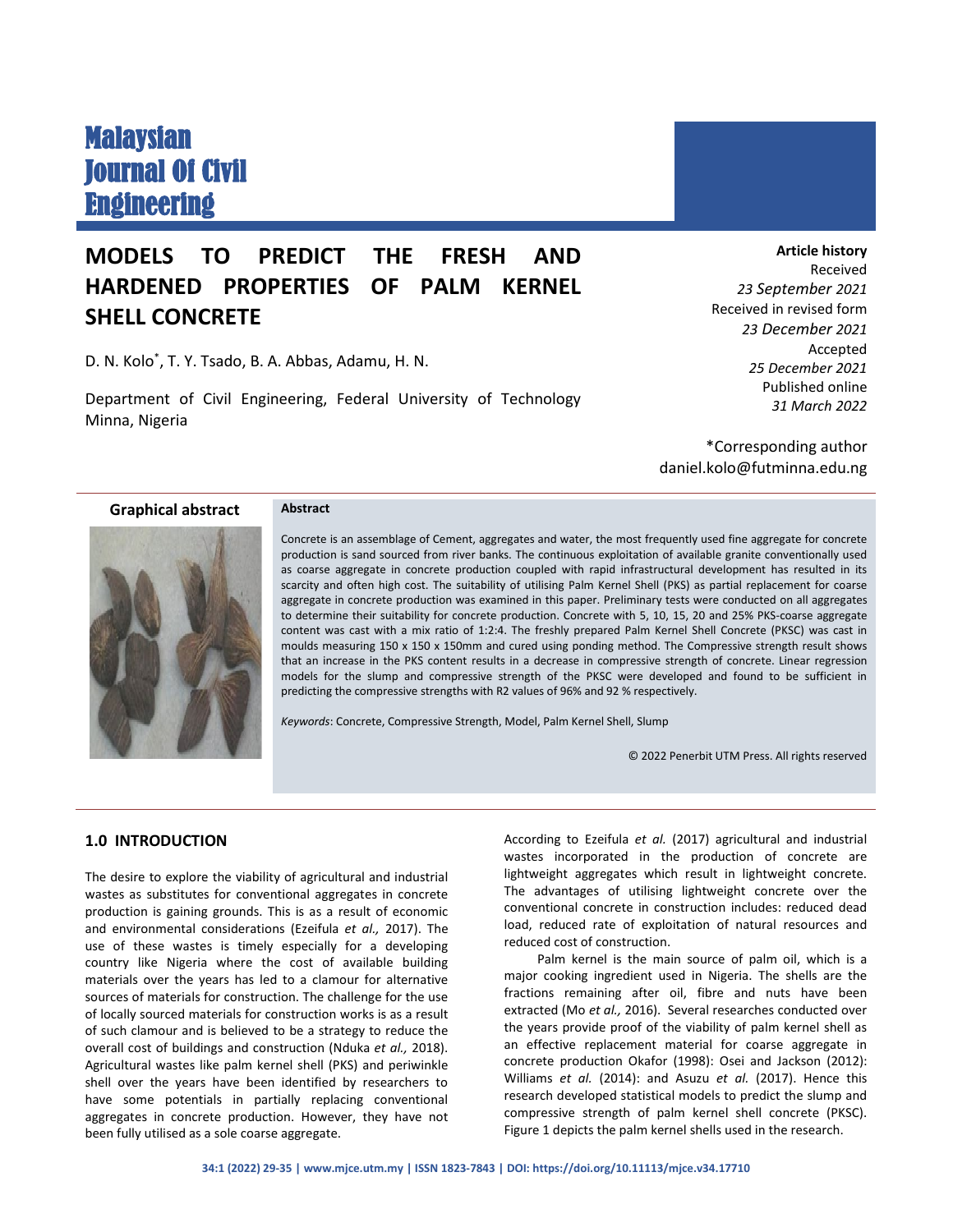

**Figure 1** Palm Kernel Shell

### **2.0 METHODOLOGY**

### *2.1 Materials*

Dangote brand of cement which was obtained from the Building Materials Market Minna, Niger State, Nigeria was used. The cement conforms to BS 12 (1996). The sand (fine aggregate) utilised was sourced from Chanchaga, Minna, Niger State. The sand was clean, sharp, free from dirt's. Fine Aggregates generally according to BS 882 (1992) refer to aggregates which pass through sieve size 4.75 mm. Water adjudged to be fit for drinking was utilised, the water was sourced from the Civil Engineering Laboratory, Federal University of Technology Minna, Niger State, Nigeria and used in casting the cubes. BS EN 1008 (2002) states that water to be used for casting of concrete must be clean, fit for drinking and free from impurities. The Coarse Aggregate used was sourced from Minna, Niger State, Nigeria. The coarse aggregates conform to specifications for natural aggregates as stipulated in BS 882 (1992). The Palm Kernel Shell used for this research was sourced from Ilofa, Kwara State, Nigeria.

### **2.2 Concrete Slump Test**

Slump test was conducted on the fresh PKSC in accordance to BS EN 12350-2, the test is used in assessing the consistency of fresh concrete. A steel cylindrical cone was used. It was placed on a solid flat surface then filled up with fresh concrete in three layers. Each layer is then tampered 25 times to ensure compaction. The top of the cone is then levelled, thereafter the cone is carefully lifted up leaving a heap of concrete which settles (slumps slightly). The upturned slump cone is then placed on the flat base which serves as a reference point; the difference in the level between the top of the slump cone and that of the concrete is measured to the nearest 10mm. This is the slump of the concrete (Neville and Brookes, 2008). The slump obtained may take one of three possible forms namely: true slump, shear slump and collapse slump. A true slump is generally desired: the concrete subsides a little when the cone is removed, keeping more to the initial shape. In the case of a shear slump, the top of the concrete shears off and slips sideways while for a collapse slump, the concrete mass collapses completely. Figure 2 presents the three types of slump available.



**Figure 2** Types of Concrete Slump

### **2.3 Casting of Concrete Cubes**

The Concrete cubes tested were cast in iron moulds measuring 150 x 150 x 150 mm. A concrete mixing machine was used in mixing the aggregates in order to achieve the desired homogeneity of the mixture. The moulds used were well lubricated with oil in order to reduce friction and enhance demoulding of the cast concrete cubes. The cubes were cured for 28 days using Ponding method. The cube casting was performed in accordance to stipulations spelt out in BS 1881 (1983).

### **2.4 Compressive Strength Test on Concrete Cubes**

The test was conducted using the Compressive testing machine. Each cube was weighed before crushing; thereafter respective compressive strengths were calculated using equation (1). The test was conducted in accordance to stipulations in BS 1881:116.

$$
F_{cu} = \frac{Average\ Load}{Area} (N/mm^2)
$$
 (1)

Table 1 presents the mix proportions of the various constituent materials utilised in the PKS concrete.

### **2.5 Model Development**

Linear regression analysis was employed in developing the models. Microsoft excel 2010 was the tool employed in developing the models. The percentage replacement level of PKS was selected as the independent variable and labelled P, while both the slump and compressive strength of the PKSC were selected as the dependent variables and labelled Y, Y1 for slump and Y2 for 28days compressive strength. Linear regression analysis is the multivariate technique used in analysing relationships and predicting future values between several independent variables and a single dependent variable (Kolo, 2019).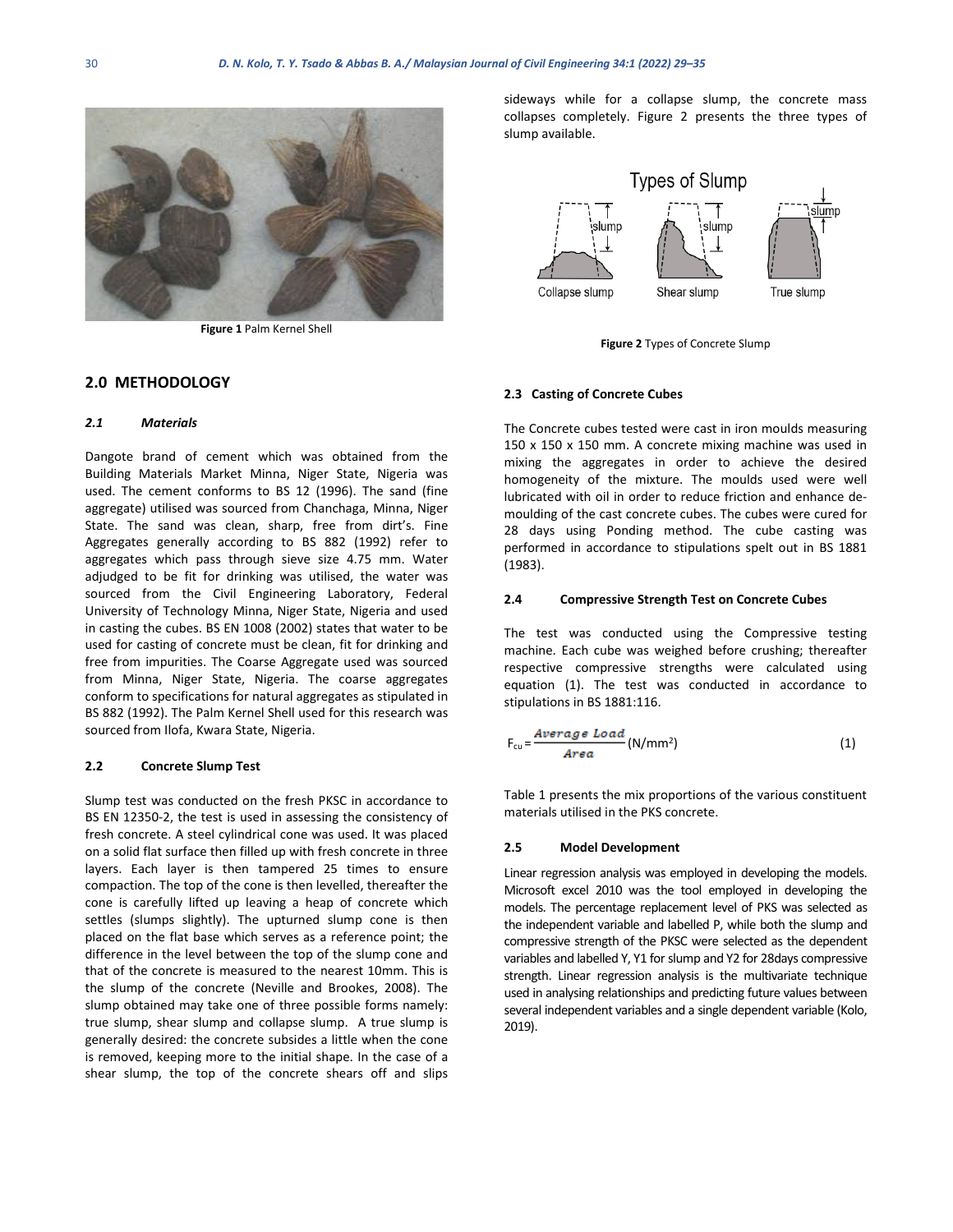| Percentage<br>Replacement (%) | Water (Kg) | Cement (Kg) | Fine Aggregate (Kg) | Granite (Kg) | Palm Kernel Shell<br>(Kg) |
|-------------------------------|------------|-------------|---------------------|--------------|---------------------------|
|                               |            |             |                     |              |                           |
| 0                             | 7.51       | 10.88       | 21.67               | 43.52        | 0.00                      |
| 5                             | 7.51       | 10.88       | 21.67               | 41.34        | 2.18                      |
| 10                            | 7.51       | 10.88       | 21.76               | 39.17        | 4.35                      |
| 15                            | 7.51       | 10.88       | 21.76               | 37.00        | 6.53                      |
| 20                            | 7.51       | 10.88       | 21.76               | 34.82        | 8.70                      |
| 25                            | 7.51       | 10.88       | 21.76               | 32.64        | 10.88                     |
| Total                         | 45.06      | 65.28       | 130.56              | 228.49       | 32.64                     |

**Table 1** Mix proportions of concrete materials

### **3.0 RESULTS AND DISCUSSION**

respectively used in production of the PKSC. The particle size distribution is of critical importance because it has effect on the eventual strength of concrete.

### **3.1 Physical Properties of Aggregates**

Tables 2, Table 3 and Table 4 present the results of sieve analysis conducted on the fine aggregate, Granite and Palm kernel Shell

| <b>BS Sieve size</b><br>(mm) | Weight<br>Retained<br>(g) | Percentage<br>Retained<br>(%) | Cumulative<br>percentage<br>Retained (%) | Percentage<br>Passing (%) |
|------------------------------|---------------------------|-------------------------------|------------------------------------------|---------------------------|
| 5.00                         | 3.80                      | 0.76                          | 0.76                                     | 99.24                     |
| 3.35                         | 6.10                      | 1.22                          | 1.98                                     | 98.02                     |
| 2.36                         | 8.20                      | 1.64                          | 3.62                                     | 96.38                     |
| 2.00                         | 7.60                      | 1.52                          | 5.14                                     | 94.86                     |
| 1.18                         | 49.00                     | 9.80                          | 14.94                                    | 85.06                     |
| 850                          | 56.00                     | 11.20                         | 21.16                                    | 73.86                     |
| 650                          | 99.70                     | 19.94                         | 46.08                                    | 53.92                     |
| 450                          | 105.80                    | 21.16                         | 67.24                                    | 32.76                     |
| 300                          | 93.10                     | 18.62                         | 85.86                                    | 14.14                     |
| 150                          | 64.50                     | 12.90                         | 98.76                                    | 1.24                      |
| 75                           | 5.20                      | 1.04                          | 99.80                                    | 0.20                      |
| Pan                          | 1.00                      | 0.20                          | 100.00                                   | 0.00                      |
|                              | 500                       |                               |                                          |                           |

### **Table 2** Sieve analysis result of Fine Aggregate

### **Table 3** Sieve analysis result for Granite

| <b>BS Sieve size</b><br>(mm) | Weight retained<br>(g) | Percentage retained<br>(%) | Cumulative percentage<br>retained (%) | passing $(\%)$<br>Percentage |
|------------------------------|------------------------|----------------------------|---------------------------------------|------------------------------|
| 28.00                        | 55.00                  | 5.50                       | 5.50                                  | 94.50                        |
| 20.00                        | 445.00                 | 44.50                      | 50.00                                 | 50.00                        |
| 14.00                        | 455.00                 | 45.50                      | 95.50                                 | 4.50                         |
| 10.00                        | 35.00                  | 3.50                       | 99.00                                 | 1.00                         |
| 6.30                         | 10.00                  | 1.00                       | 100.00                                | 0.00                         |
| 5.00                         | 0.00                   | 0.00                       | 0.00                                  | 0.00                         |
| Pan                          | 0.00                   | 0.00                       | 0.00                                  | 0.00                         |
| Total                        | 1000                   | 1000                       |                                       |                              |

### **Table 4** Sieve analysis result for Palm Kernel Shell

| BS Sieve size (mm) | Weight retained | Percentage retained | Cumulative percentage | Percentage passing (%) |
|--------------------|-----------------|---------------------|-----------------------|------------------------|
|                    | (g)             | (% )                | retained (%)          |                        |
|                    |                 |                     |                       |                        |
| 28.00              | 8.50            | 0.85                | 0.85                  | 99.15                  |
| 20.00              | 92.00           | 9.20                | 10.05                 | 89.95                  |
| 14.00              | 379.50          | 37.95               | 48.00                 | 52.00                  |
| 10.00              | 270.00          | 27.00               | 75.00                 | 25.00                  |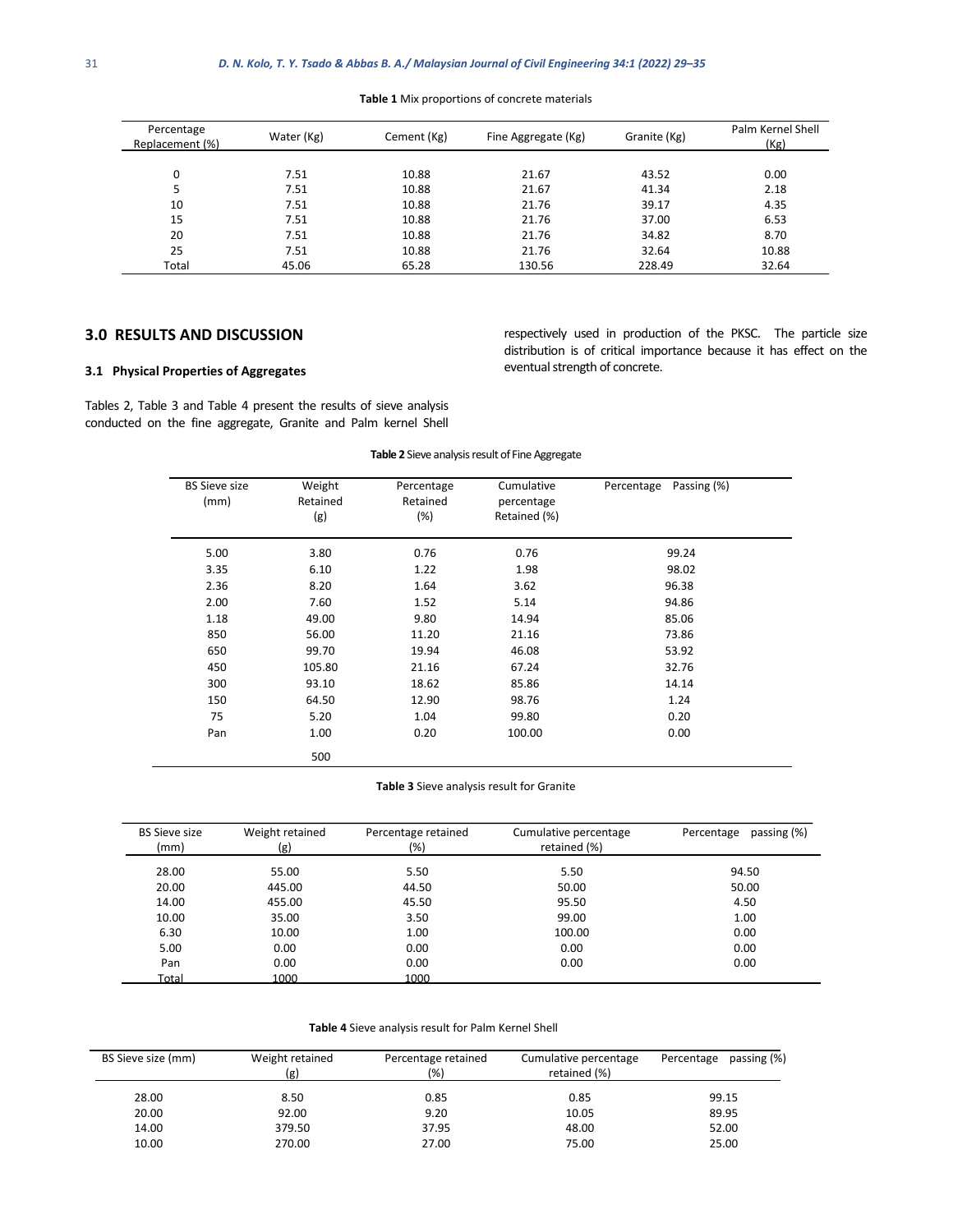| 6.30  | 250.00 | 25.00 | 100.00 | 0.00 |
|-------|--------|-------|--------|------|
| 5.00  | 0.00   | 0.00  | 0.00   | 0.00 |
| Pan   | ა.იი   | 0.00  | 0.00   | 0.00 |
| Total | 1000   | 1000  |        |      |

Results obtained for specific gravity test conducted on the concrete constituent materials are presented on Table 5. Neville and Brooks (2008) recommends specific gravity values of 2.6 – 2.7 for natural aggregates. As can be seen, only palm kernel shell fell short of this standard with specific gravity value of 1.21. The low PKS specific gravity value is in line with research conducted by Azuna (2019) and Gibigaye et al. (2017). Azuna (2019) further opined that specific gravity value of PKS always does not exceed 2.0. Ndoke (2006) recorded the highest PKS specific gravity value of 1.62. These values are in line with the specific gravities obtained for other natural light weight aggregates like pumice and expanded shale which normally return specific gravity values ranging between 0.8 – 0.9 and  $1.3 - 1.7$  respectively Azuna (2019). The low specific gravity value for the palm kernel shell is an indication that palm kernel is weaker than the conventional granite used.

### **3.2 Slump and Compressive Strength**

**Slump:** Result for the slump test and compressive strength tests conducted on the PKS concrete is presented on Table 6. From the result, it is seen that the slump values reduced with increase in percentage replacement level of PKS. This is in line with results obtained by Itam *et al.* (2016).

**Compressive Strength**: As can be seen from Table 6, a decrease in compressive strength values was recorded with the increase in PKS content in the concrete with the optimum strength of 24.00 N/mm2 obtained at 5% replacement level. The trend in compressive strength values is in line with result of research conducted by Purwanti and Artiningsih (2018).

### **Table 5** Specific gravities of constituent materials

| Material          | <b>Specific Gravity</b> |
|-------------------|-------------------------|
| Cement            | 3.14                    |
| Fine Aggregate    | 2.61                    |
| Granite           | 2.65                    |
| Palm Kernel Shell | 1.21                    |

| Percentage Replacement (%) | Slump (mm) | 28 Days Compressive Strength (N/mm <sup>2</sup> ) |
|----------------------------|------------|---------------------------------------------------|
|                            | 45.00      | 27.91                                             |
|                            | 38.00      | 24.00                                             |
| 10                         | 35.00      | 20.53                                             |
| 15                         | 30.00      | 18.84                                             |
| 20                         | 28.00      | 17.66                                             |
| 25                         | 25.00      | 16.18                                             |

### **3.3 Regression Models**

Table 7 presents results for the regression statistics and slump model developed. As seen from Table 7, the slump model returned adjusted R square value of 0.96. This implies that the model can predict the slump of PKS concrete with an accuracy of 96%. The developed model is represented on equation (1).

$$
Y1 = -0.77x + 43.14 \tag{1}
$$

Where Y1 = Slump of PKS concrete

x= Percentage replacement level

**Table 7** Regression Statistics for Slump Model

| <b>Regression Statistics</b> |      |
|------------------------------|------|
| Multiple R                   | 0.98 |
| R Square                     | 0.97 |
| <b>Adjusted R Square</b>     | 0.96 |
| <b>Standard Error</b>        | 1.51 |
|                              |      |

The residual plot, normal probability plot and line plots are presented on Figures 1, 2 and 3 respectively. From the residual plot it is seen that the residuals do not follow a definite path as they are scattered on both the negative and positive sides of the plot. The result of normal probability plot for data used in developing the slump model presents points lying generally close to the straight line indicating that the residuals are relatively normally distributed. Furthermore, the result of the experimental vs. predicted data as depicted by the line plot on Figure 3 shows the experimental and predicted data very close to each other. This further explains the 96% adjusted R square (R2) value indicating that the model is adequate in predicting the slump of concrete containing PKS.

**Table 6** Slump and Compressive Strength test results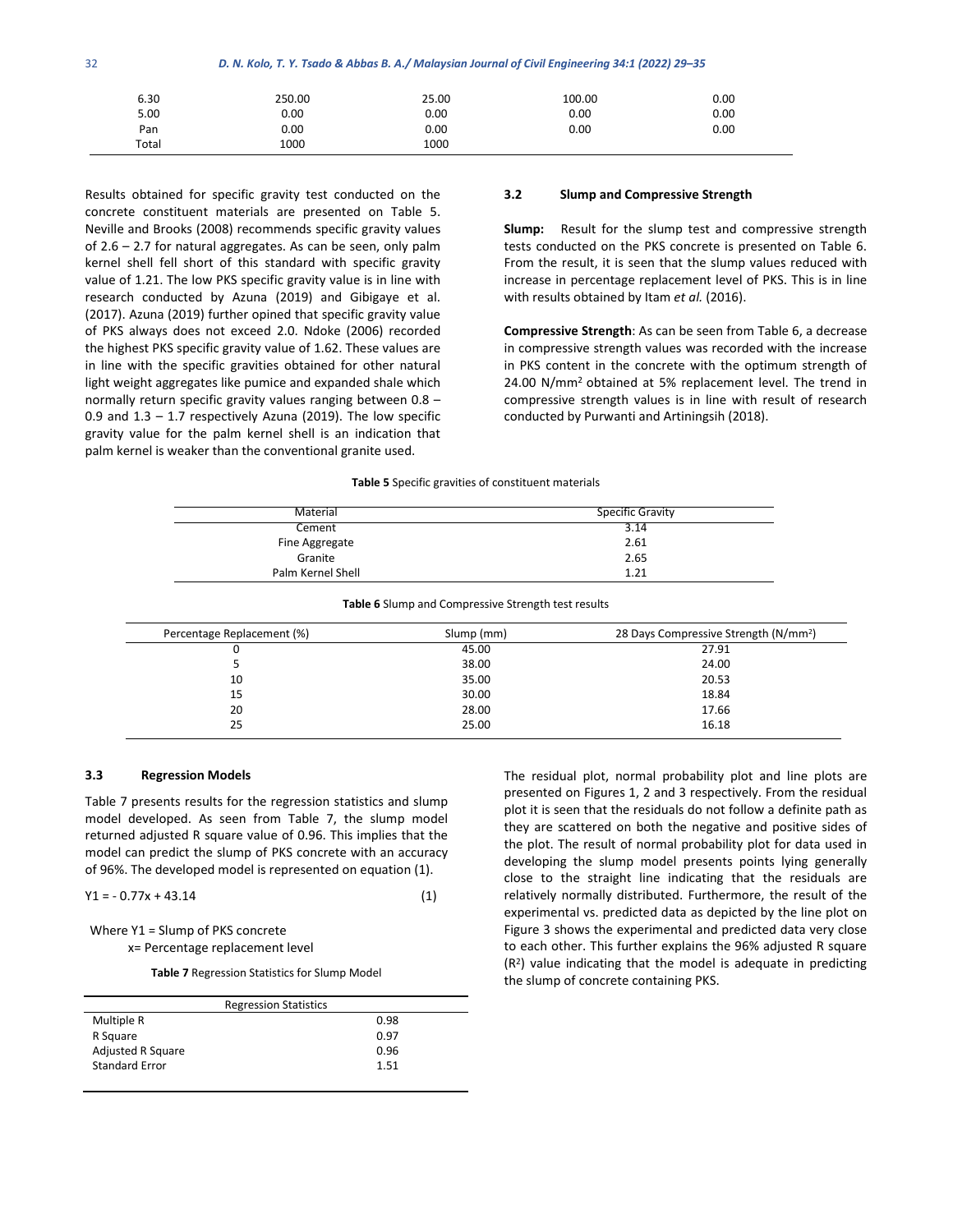The residual plot, normal probability plot and line plots are presented on Figures 1, 2 and 3 respectively. From the residual plot it is seen that the residuals do not follow a definite path as they are scattered on both the negative and positive sides of the plot. The result of normal probability plot for data used in developing the slump model shows points mainly close to the straight line, this indicates that the residuals are normally

distributed. Furthermore, the result of the experimental vs. predicted data as depicted by the line plot on Figure 3 shows the experimental and predicted data very close to each other. This further explains the 96% adjusted R square  $(R^2)$  value indicating that the model is adequate in predicting the slump of concrete containing PKS.



**Figure 1** Residual plot for Slump Model



**Figure 2** Normal probability plot for slump model



**Figure 3** Experimental vs. Predicted Slump result

Table 8 presents results for the regression statistics and for the slump model developed. The slump model returned an adjusted R square of 0.92; this implies that the model can predict the slump of PKS concrete with an accuracy of 92%. The developed model is represented on equation (2).

 $Y2 = -0.45x + 26.52$  (2)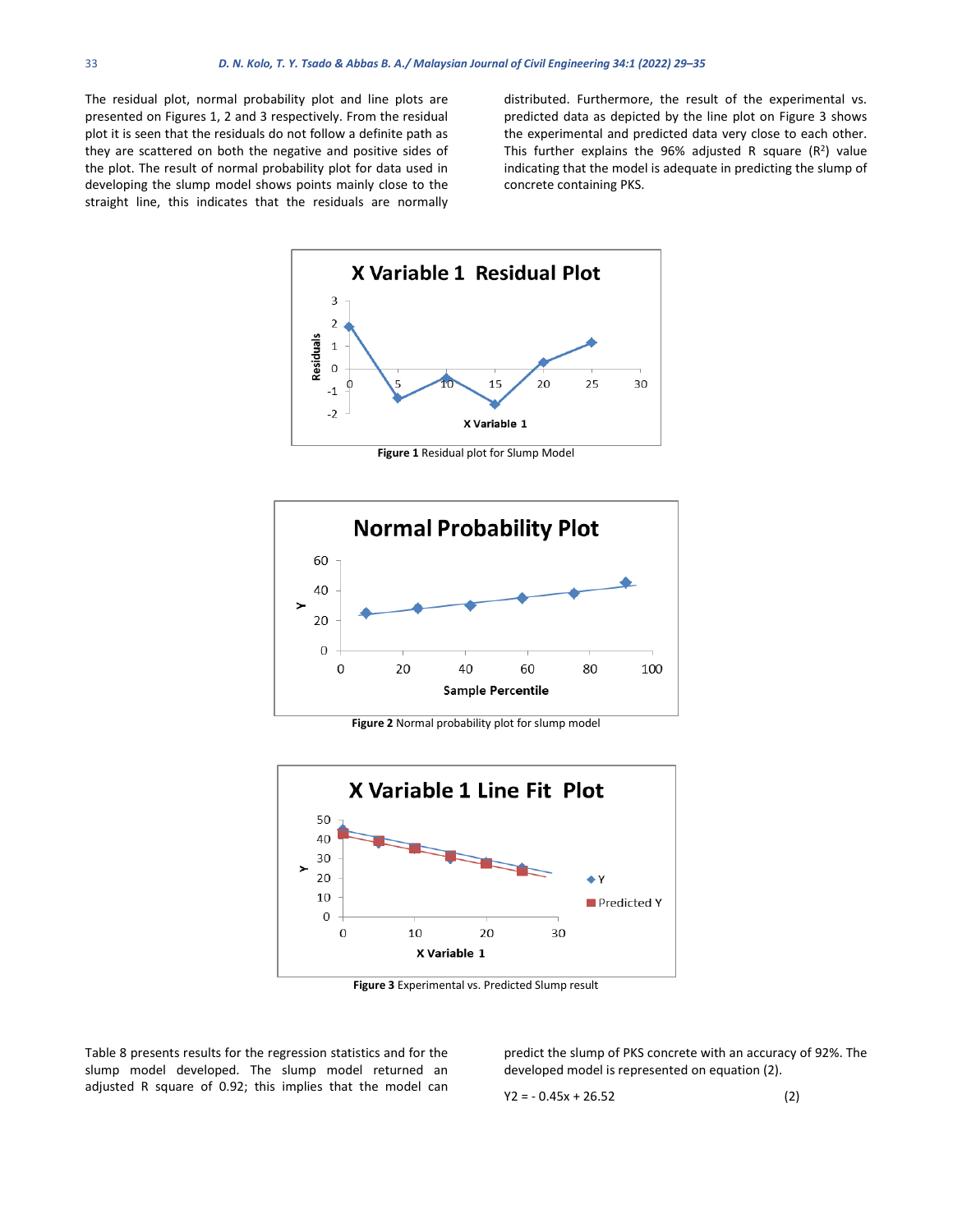Where Y2 = Compressive Strength of PKS concrete X = Percentage replacement level

**Table 8** Regression Statistics for Compressive strength model

|                          | <b>Regression Statistics</b> |
|--------------------------|------------------------------|
| Multiple R               | 0.97                         |
| R Square                 | 0.94                         |
| <b>Adjusted R Square</b> | 0.92                         |
| <b>Standard Error</b>    | 1.22                         |
|                          |                              |

The residual plot, normal probability plot and line plots are presented on Figures 4, 5 and 6 respectively. As seen from the residual plot, the residuals do not follow a definite path as they are scattered on both the negative and positive sides of the plot. The normal probability plot as seen on Figure 5 shows points close to the straight line. This indicates that the residuals in the data under consideration are approximately normally distributed. Furthermore, the result of the experimental vs. predicted data as depicted by the line plot on Figure 6 shows the experimental and predicted data very close to each other. This further explains the 92% adjusted R square  $(R^2)$  value indicating that the model is adequate in predicting the Compressive strength of concrete containing PKS.



**Figure 4** Residual plot for Compressive Strength model



**Figure 5** Normal Probability plot for Compressive Strength model